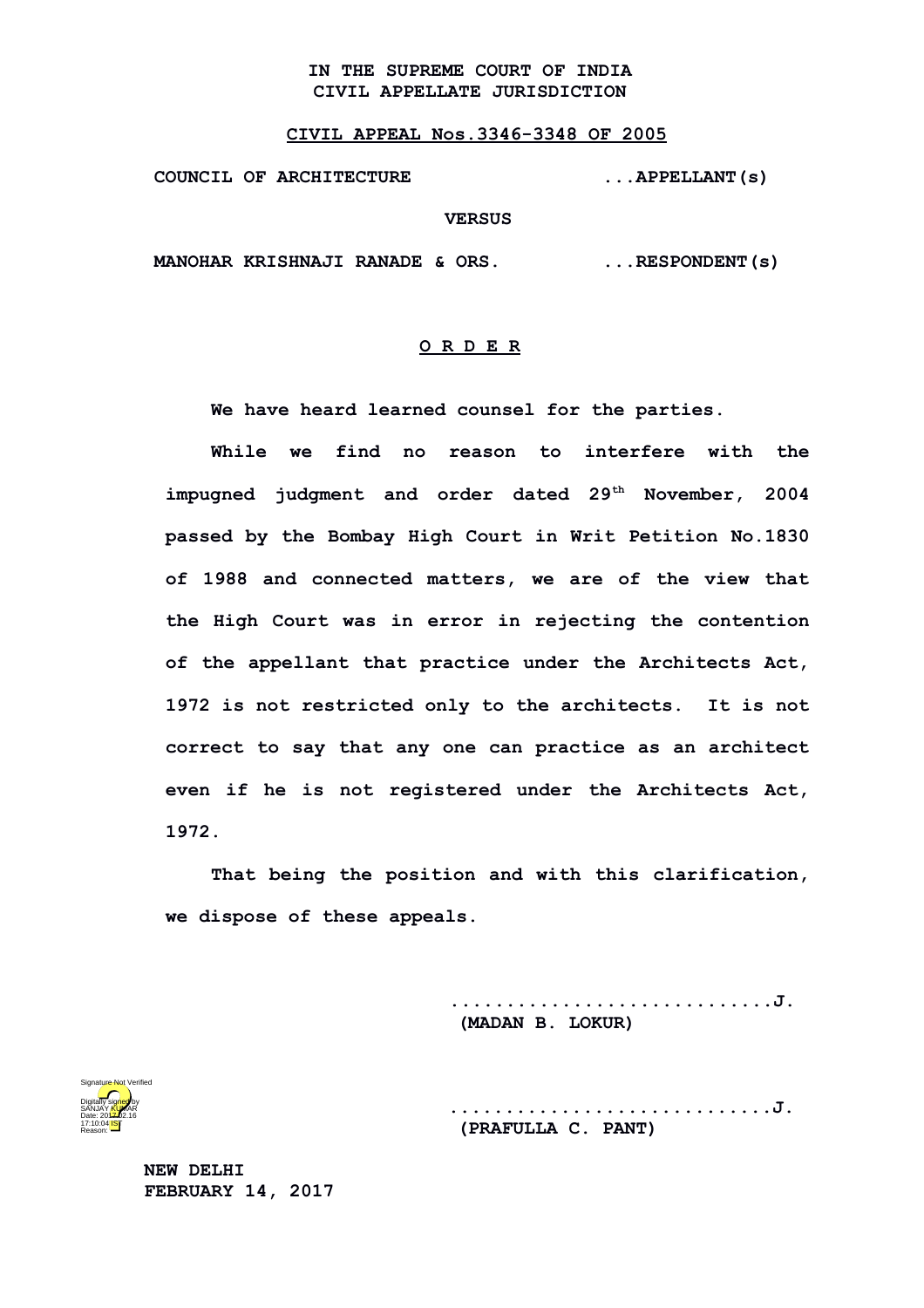**ITEM NO.105 COURT NO.5 SECTION IX**

 **S U P R E M E C O U R T O F I N D I A RECORD OF PROCEEDINGS**

**Civil Appeal No(s).3346-3348/2005**

COUNCIL OF ARCHITECTURE **Appellant**(s)

 **VERSUS**

**MANOHAR KRISHNAJI RANADE & ORS.** Respondent(s)

**(Office Report)**

**Date : 14/02/2017 These appeals were called on for hearing today.**

**CORAM :** 

 **HON'BLE MR. JUSTICE MADAN B. LOKUR HON'BLE MR. JUSTICE PRAFULLA C. PANT**

|  | For Appellant(s) | Mr. Naveen R. Nath, Adv.      |  |
|--|------------------|-------------------------------|--|
|  |                  | Mr. V. N. Raghupathy, AOR     |  |
|  |                  | Ms. Lalit Mohini Bhat, Adv.   |  |
|  |                  | Mr. Parikshit P. Angadi, Adv. |  |
|  |                  | Mr. Prakash Jadhav, Adv.      |  |

**For Respondent(s) Mr. Pankaj Kr. Mishra, Adv. Mr. A. S. Bhasme, AOR**

> **Mr. Ashish Wad, Adv. Ms. Jayashree Wad, Adv. Ms. Paromita Majumdar, Adv. Ms. Jaya Khanna, Adv. for M/s. J. S. Wad & Co.**

 **Mr. Atul Yeshwant Chitale, Sr. Adv. Mrs. Suchitra Atul Chitale, AOR Mr. Gurjyot Sethi, Adv. Ms. Akansha Ghose, Adv. Mr. Hemant Sharma, Adv.**

 **Mr. Ajit Kr. Sinha, Sr. Adv. Mr. Sanjay Pathak, Adv. Ms. Gunwant Dara, Adv. Mr. G.S. Makkar, Adv. Mr. Surendu Kumar Gupta, Adv. Mr. Raj Bahadur Yadav, Adv. Ms. Sushma Suri, AOR**

 **Ms. Prachiti Deshpande, Adv. Dr. R. R. Deshpande, AOR**